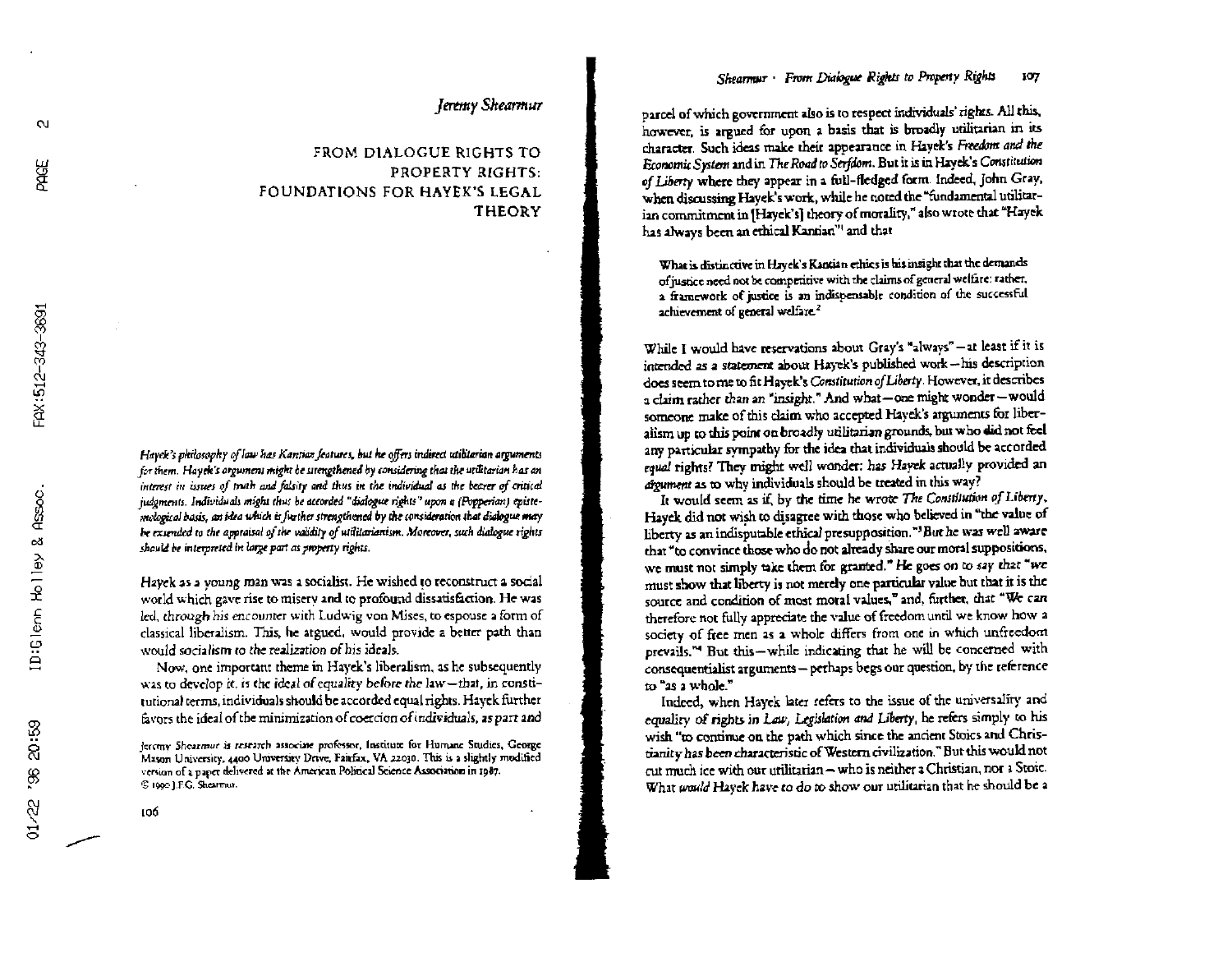Critical Review Vol. 4, Nos. 1-2 108

liberal in Havek's sense? Is it really the case that broadly utilitarian concerns lead to liberalism, at all?

On the face of it, Hayek would have to show that circumstances can be expected to arise within a liberal social order which would be favored by the utilitarian, and that alternative forms of social order would be likely to have defects such as to make them less attractive.

But over and above this, he would face another problem close to that which, on some interpretations, also faced J. S. Mill.<sup>6</sup> For Havek would seem to have to argue a case for taking each individual as something close to an end in himself, and for respecting the contents of his choices, from broadly utilitarian premises. (Or, at the very least, he must argue that there is no conflict between all this and utilitarianism.) In addition, as Raymond Plant has argued, there is a constraint over Havek in his responses to such problems. For he must provide responses that lead to individuals' being accorded rights of the sort that he favors (i.e., rights appropriate to classical liberalism. a Rethissiaat, and a non-market welfare safety-net). But the basis on which he argues for these rights must - presumably -- not also support according to individuals positive rights of a stronger kind. incompatible with his liberalism.

Let us briefly consider, then, some of the problems that confront Hayek as a liberal who wishes to argue his case in utilitatian terms. (Our discussion may also contain something of interest for those who wish to argue to liberal conclusions not in utilitarian but in Hobbesian terms, as precisely the same problem about all individuals getting the same rights occurs there, too, and the same or closely similar problems must be overcome.)

## Equality before the Law

First, consider the idea that the law should apply equally to all citizens. Hayek can of course point to the advantages to all citizens from membership of a large society in which there is practiced the social division of labor; where individuals, under the rule of law, are free to choose their own occupations and act on the basis of their own knowledge, and where their activities are coordinated through market mechanisms. Suppose (for the sake of argument) that Hayek is correct that such a society with a welfare safety net will, all things considered, do better in terms of the well-being of its citizens than a centrally planned society or a society in which social justice is pursued politically.<sup>2</sup> This would not, however, in itself explain why the laws of Havek's favored society should give equal rights to all citizens.

Clearly, there are utilitarian arguments for this, related to the kind of social order that Hayek is envisaging. In such forms of social organization, citizens are typically dealing (in economic transactions regulated by the legal system) with individuals with whom they do not have face-to-face relationships. There is thus a clear advantage to them if they can deal with such people as legal agents in as abstract and general a form as possible. And so, ceteris paribus, they will not want to face the high information costs that variability in the law with respect to different individuals may bring with it.

There may also be some (although smaller) costs that follow from the problem of identifying individuals who have different rights even in situations where we are in face-to-face contact with them. More importantly, in face-to-face situations most of us<sup>e</sup> would. I guess, feel that all kinds of human and cultural disadvantages result if people have radically different rights, as opposed to all relationships being with different who share a basic legal equality. (I.e., I guess that most of us would, with Rousseau, aesthetically prefer life in a society without dependence, although we would wish to extend it further than he did - i.e. beyond men!)

However, it is by no means clear that the quantitative gains that one might make from engaging in interactions with other individuals as formal equals, together with qualitative gains of the kind indicated above, will constitute sufficient utilitarian grounds for the law being genuinely universal in its character (and thus for every individual's having the same formal rights).

Identification and informational problems may be susceptible to various forms of technical solution. It is striking that the credit card, with machine readable information, already provides ways in which discrimination may easily be made between individuals of different status.<sup>9</sup> Human beings have (unhappily) also shown themselves all too adept at the construction and successful living out (by all parties) of cultures in which there is not formal equality (think only of the history of the relationships between men and women).

It is also by no means clear that the results of a utilitarian comparison of exploitation and of freedom will go Hayek's way. There may be huge gains to the exploiters if a minority is exploited - say, most radically, by their being "farmed" as an organ bank for transplant operations for the majority. In this grim situation, their use for transplants apart, the minority may engage in the ordinary transactions of a liberal society with their exploiters. It might also be the case that the exploited minority are not all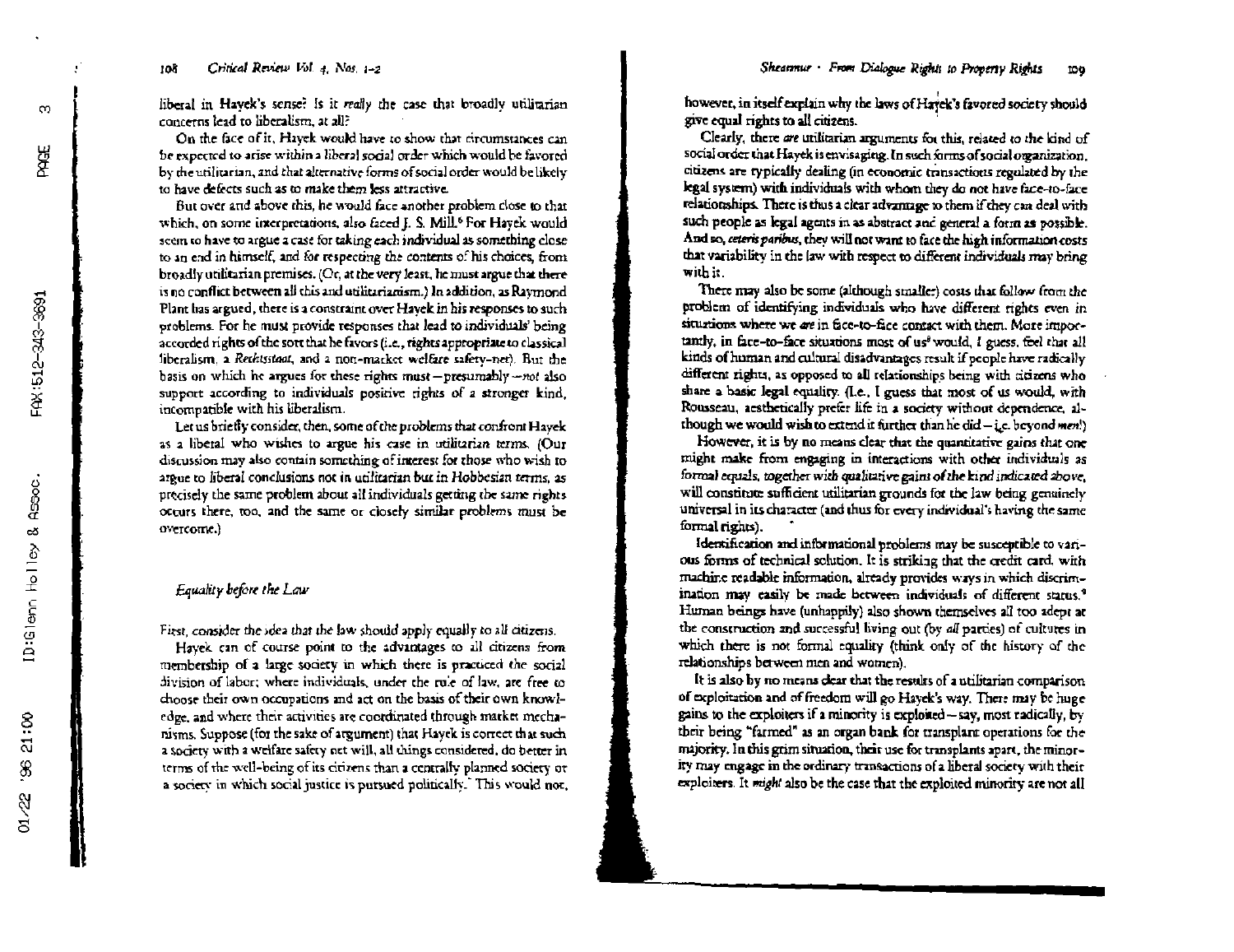#### Cruical Review Vol. 4, Nos. 1-2 **IIO**

that unhappy. If someone is so used, their heirs may be given a sum of money. If the risk of their being "used" in this way is low, they may not be able to feel any more about it (until it occurs) than we do about, say. the risk of being struck by lightning. They might be chosen by lot. And it is also quite possible that  $-$  as a rationalization of such a relationship  $$ they might come to accept some belief, custom or ideology that enables them to feel good about being exploited.

Now, it is hy no means clear that, on utilitarian grounds, all this would be outweighed by: (i) the gain in well-being on the part of the minority if they were no longer exploited; together with (ii) such gains as there might be to the majority from the fact that they would now only interact with citizens with one status before the law.<sup>10</sup>

The liberal utilitatian  $-$  the person who wants to extract the doctrine of equality before the law from a doctrine of utility – would thus seem not to be in a strong position. But what of Hayek's argument-which appears both in The Road to Serfdom and in The Constitution of Liberty - that "liberty is not merely one particular value but . . . it is the source and condition of most moral values"?"

If this is meant as an argument to the effect that well-being is promoted by liberty, then it will be open to entires mon the grounds indicated above (i.e., that it would look as if there are cases in which general well-being is promoted by some individuals not being accorded full rights). Yet if it is to be taken as an argument that the good  $-$  say, virtue  $-$  is only the good if it is chosen freely, it will have little appeal to those who favor a consequentialist ethic such as utilitarianism.

Even those who agree that it is something like virtue that is all-important (taking "virtue" as a shorthand for those elements of the good the moral character of which depends upon their being freely chosen), the case for liberty is not sewn up. For someone could well argue for paternalistic restrictions on liberty (say, against drug taking) in order to maximize, in the long run, the occurrence of virtuous acts; or argue that paternalistically imposed education is needed in order to supply to individuals what will form the content of a morality of virtue; or that for individuals to be able to practice moral values requires that material prerequisites (such as food) be satisfied, the provision of which requires restrictions on the liberty of others that are not compatible with liberalism."

If the virtue argument is widened to include an appeal to some idea of the individual creating himself-to his being something like a work of  $art - this$ , also, will prove far from conclusive. For such a view is vulnerable to what might be called the Pygmalion objection: that someone else might be able to make a much better job of ourselves as a work of art than we can, on our own. And even if these arguments could be met, there would still be the problem of why everyone should be accorded such concern-rather than, say, some people sacrificed to the greater virtue of others.

## Respect for the Preferences of Each Individual

Let us look at these issues in more detail. First, Hayek believes that we should respect the preferences and choices of each individual. Why should we do this? Presumably, because they are thought to provide the best path to knowledge of what will satisfy and what will dissatisfy that individual (to say nothing of their relevance to higher-flown ideas about individuality). A case can be made here for paternalism. But it is one to which it is not too difficult for Hayek to reply, if he makes use of arguments about the availability of knowledge along the lines of Mill's On Liberty, and if he demands that we take a realistic as opposed to an "enlightened despot" view of the likely performance of those manning the political institutions that are allocated a paternalistic role. I will thus assume that Hayek could make out a reasonable case for confining paternalism to children and to governmental measures of a sort that do not call into question his ideas about the legitimate sphere of governmental action.

More serious, perhaps, are problems about the manipulation of individuals' tastes: of whether individuals' preferences are a good guide to their well-being, given the influences to which these preferences may be subject in a market-based society. These influences might be argued to fail within a continuum, ranging from brainwashing, through socialization, to the influence of advertising in a pluralistic setting.

At first sight, it might be thought that Hayek has a strong case, just because he would seem to have something pertinent to say about either end of the spectrum. Brainwashing would seem to be ruled out, for Hayek, by the fact that it would involve coercion; while on advertising Hayek has written briefly, but spiritedly  $-$  for example, in his response to Galbraith.<sup>14</sup> Here he argued that the influence exerted by advertising poses no serious problem provided that the power to influence people is not in the hands of just one person or organization.

Hayek himself was clearly concerned only with matter-of-fact issues that Galbraith had highlighted, rather than with the deeper problem of the multiplication of needs in commercial society, as discussed, variously, by Mandeville, Rousseau, Smith, Hegel and Marx. However, there is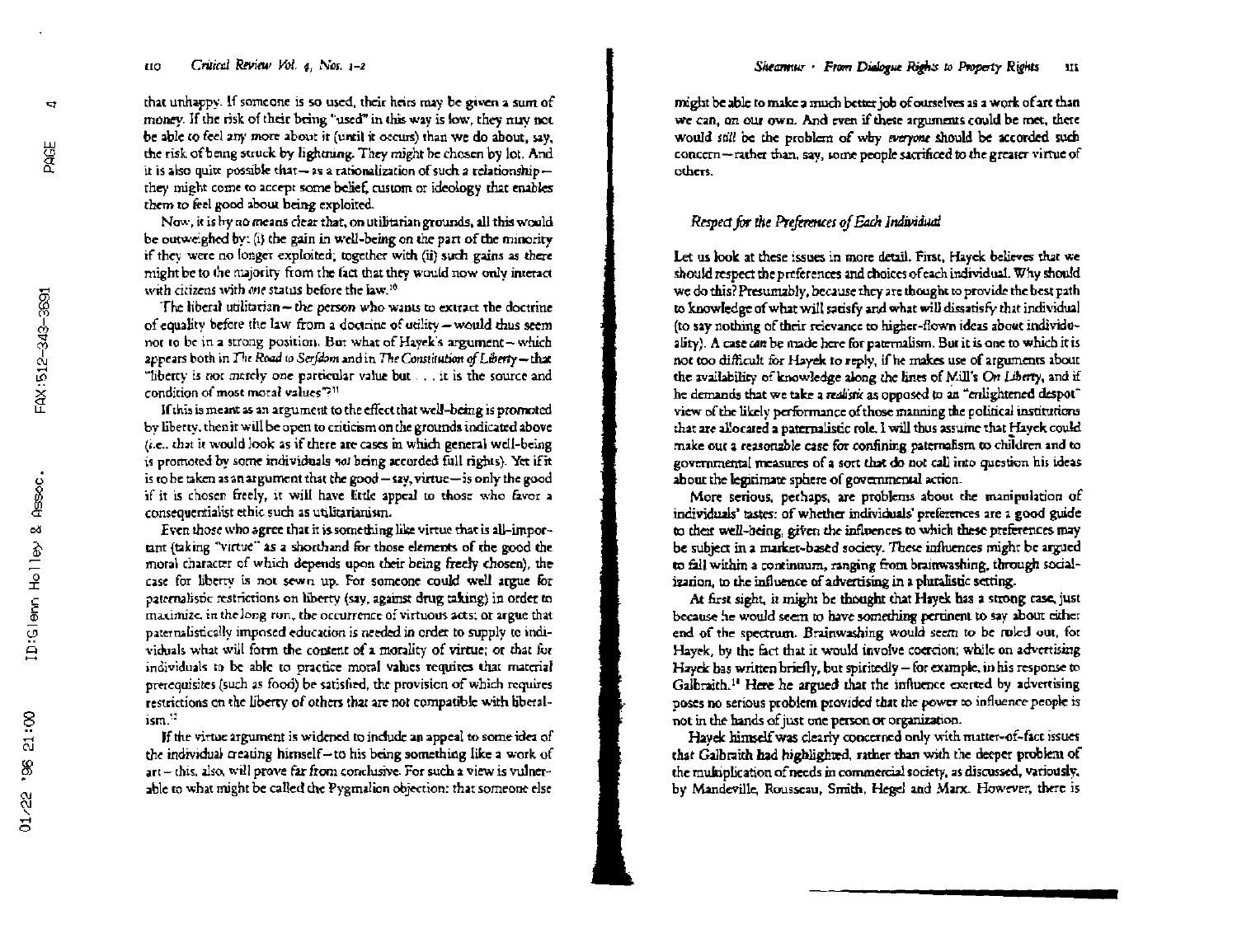more depth than one might suspect to Hayek's response. For he also raised an important problem for those -- like Galbraith -- who complained about the manipulation of preferences. Hayek pointed out that tastes such as those for opera are clearly not natural to us, but that they are something that Galbraith would presumably not wish to condemn. He might have added that such tastes may well have to be acquired initially through processes involving cultural snobbety, the wish to impress, etc. (That is, if there is a threshold that has to be crossed before people begin to enjoy the things in question, and if one does not wish to coerce people into such tastes.) All this would seem to make it incumbent upon Galbraith-or some "deeper" critic of liberalism on such grounds-to offer a theory relating the desirable conditions for the formation of preferences to considerations of individual well-being. If my argument here is correct, the critic of liberalism would seem to be faced by a massive problem which he would need to solve prior to his being able to make his criticism.

However, this weapon may prove double-edged, in that if the problems that I will discuss below concerning the authenticity of preferences amount to anything, some such theory might also seem to be needed by the liberal.

I would indeed admit that cases may exist of inauthentic preference or of false consciousness, which are generated and sustained by forms of social interaction which do not involve coencion. This may happen in interpersonal relationships. (See, for a possible case - which, while initiated in a way that involved coercion, seems to have been later sustained without it-Linda Lovelace's account of her relationship with Chuck Traymor, as recounted in her book Ordeal.)<sup>15</sup> Similarly, it seems plausible that some patterns of group interaction (such as those found in certain religious sects) may sustain beliefs in such a way that they may deserve to be called ideologies, and, in consequence, that they may generate preferences which can be described as inauthentic. Those who participate in such social relationships may be insulated from anything that can call their beliefs into question. Such groups may thus practice forms of behavior  $that$  -perhaps unintentionally - render their beliefs "immune" to criticism. And they may not be aware of the fact that this is taking place.<sup>16</sup> What is more, such cases of individuals and groups highlight-in an extreme form-things that occur more widely in the day-to-day lives of us all.

If we consider social factors as affecting the way in which beliefs are maintained,<sup>17</sup> it is not difficult to see the beliefs of many people in many kinds of situation as less than authentic, and their preferences as therefore not necessarily constituting a reliable indication of their interests. To the extent to which this is the case, it is not clear why those preferences demand the respect that is accorded to them by liberals. Clearly, should we argue thus, we would then stand in need of a theory to assist us in discriminating between what is, or is not, an authentic preference, or, more accurately, what are and are not conditions under which people's views are not open to criticism. However, as is the case with more ordinary arguments concerning paternalism, it may be that while we can recognize a problem about preferences as they currently stand, the likely consequences of any alternative set of institutional arrangements might seem worse.

A further problem concerning the respecting of individuals' preferences is raised in a paper by Martin Hollis which argues (with reference to Brave New World) that, from a utilitarian perspective, the simplest way of getting people to be sausfied would presumably be to change their physiology, such that they would then be more easily satisfied in existing or even more modest circumstances.<sup>18</sup> To take some substance (which, I would suggest, might be called "Stoite") which would change people's physiology such that they would be rendered deliriously happy by the most modest of circumstances, is something that any utilitarian might find difficult to resist, for him- or herself, or on behalf of others.

The most obvious response to such problems would be to have recourse to Mill's arguments for the higher pleasures. Mill's argument  $-zs$ reconstructed, for example, by John Gray<sup>19</sup>-was essentially that the Socratic pleasures of a life involving risk and responsibility outweigh the piggish pleasures of a lower-grade existence. But this reply is here of no avail. For the kind of satisfaction accorded by Stone might be so engineered as to easily outweigh the pleasures of a life of autonomy and  $resposingibility - to which, if the argument is to stay utilitarian in character,$ appeal must be made.

The more usual liberal arguments for liberty as an engine for the production of utility would also seem to be trumped. As the taking of Stoite promises optimal satisfactions, research on alternative ways of achieving satisfaction becomes pointless. And Hollis's own way out of his problem - a normative theory of human nature - seems to me to be of no use either, unless it is explained how this is other than an arbitrary stipulation.

### The Epistemological Twist

I would like here to explore one way in which these arguments might be met. One of our concerns, above, was to see if something akin to a Kantian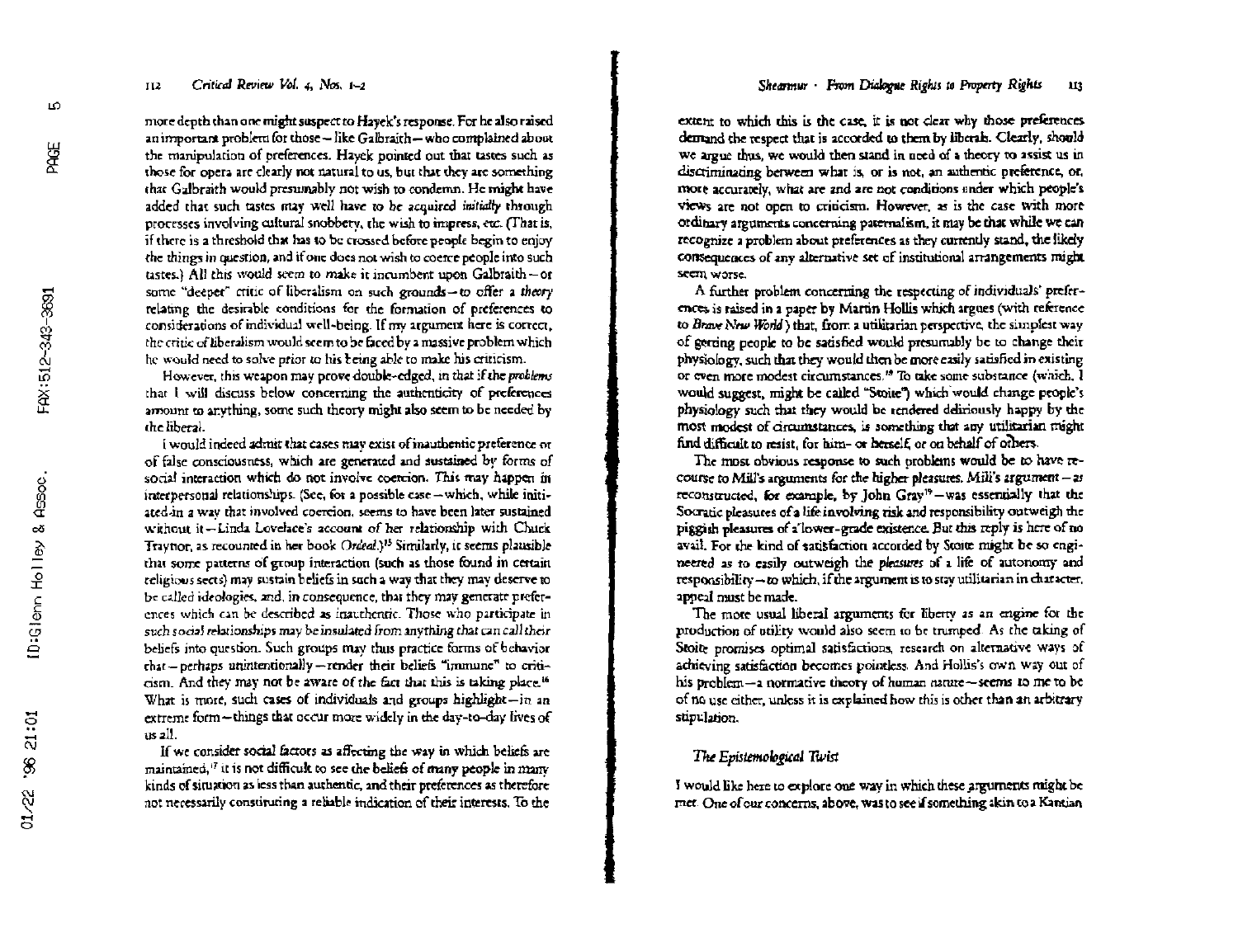#### Critical Review Vol. 4, Nos. 1-2  $\mathbf{u}$

ethic of respect for persons could be generated from a consequentialist position which, at its toughest, was a form of utilitarianism. This has customarily been done by adding to utilitarianism some ideal or moral element, whether directly, or through an analysis of the supposed properties of moral language.<sup>21</sup>

Let us eschew anything of this sort as question-begging, and (initially) restrict our argument to the confines of a hard-nosed utilitarianism. Is there anything that, from such a perspective, might assist us? I believe that there is. For if we are utilitarians, we are concerned with the relief of suffering, and with the promotion of happiness. And these depend on matters of fact. As a result, qua utilitarians, we have an interest in pertinent matters of fact, and thus -- I suggest -- in other people through the contribution they can make to the discovery of the truth or falsity of claims about such matters of fact.

If one feeds into the argument at this point some not implausible ideas from epistemology - in the sense of a theory of the growth of knowledge (say, of a kind roughly like that of Popper or of Prirce), which I have argued elsewhere is an approach which makes good sense of much elsethat is to be found in Hayek's work<sup>21</sup> – one has an argument for treating people as ends in themselves generated within utilitarianism. For, to put this "epistemological twist" at its most stark, while the utilitarian might be able to outweigh respect for the preferences of one individual by those of others, things are very different when one is concerned with the individual as a source of cognitive judgments. For here, one single  $counter-example$  – one single judgment  $-$  is enough to show that some statement is false. And there is a prima facie argument for treating individuals as ends in themselves qua sources of such judgments. The contribution-or indeed the possible contribution-of each individual becomes something of interest in itself and, as a consequence, so does the individual who is its bearer. Individuals, that is to say, should be accorded what might be called "dialogue rights" by the utilitation.

To be sure, particular judgments made by individuals may in some sense be overruled (e.g., if others cannot find the effects which they claim to exist). But this overruling is not merely done as a matter of head-counting.<sup>22</sup> And one striking feature of the fallibilism of Popper or of Peirce is that it indicates that we may always have something to learn, even about those things which seem most clear-cut; and even from  $\rightarrow$  as Popper points out, citing Burke<sup>23</sup>-those people who, on the face of it, might seem to have the least to offer.<sup>24</sup>

My suggestion is thus that via our "epistemological twist" we can on utilitarian grounds accord "rights" to individuals who can-or might be able to - make contributions, however humble, in their role as bearers of cognitive judgments.<sup>25</sup> Furthermore, the character of these rights is given to us by epistemology, in the sense of a theory of the growth of know!edge. (There is here, clearly, a parallel with Jürgen Habermas's theory of communicative competence.)<sup>26</sup> Popper's ideas about "conversionalist stratagems" may also serve as the basis of a theory which can explain which kinds of social formation illegitimately protect people's views from openness to criticism.

The theory of knowledge also furnishes us with an argument as to why individuals should be accorded autonomy, in the sense that their judgments should not be dominated by those of other people. For their judgments are supposed to provide independent tests of claims made by other people<sup>27</sup> Individuals should thus be accorded a measure of respect as if they were ends in themselves, at least in this area of their activities.

However, our approach also suggests that these rights might be subject to certain qualifications. The rationale for according individuals rights, and the character of those rights, are derived from considerations in the theory of knowledge. It is on the basis of epistemological considerations that individuals are to be accorded freedom from involuntary domination. But what of domination that does not involve coercion-and the right that individuals may claim to join, voluntarily, a religious sect, or a monastery, membership of which may have the unintended consequence of cutting the individual off from participating in the wider learning process?

It would, indeed, seem to me that prima facie they would not have such a right.<sup>28</sup> However, on practical grounds one might argue that there is less of a risk-to the growth of knowledge-from giving people such rights than from setting up some social institution with the power to pass judgment as to what institutions an individual is-or is not-to be allowed to join.

## Four Objections to Dialogue Rights

It may be useful here to respond to four possible objections to these ideas.

(1) The introduction of "Stoite" (see above) might seem to pose an insuperable difficulty: why should individuals be accorded "dialogue rights" on utilitarian grounds, given that Stoite acts as ace of trumps when we are playing the game of utilitarianism? It might be thought that the obvious response from my position would be: don't take Stoite, as you (and others) need your wits about you to think how you might best be

 $\circ$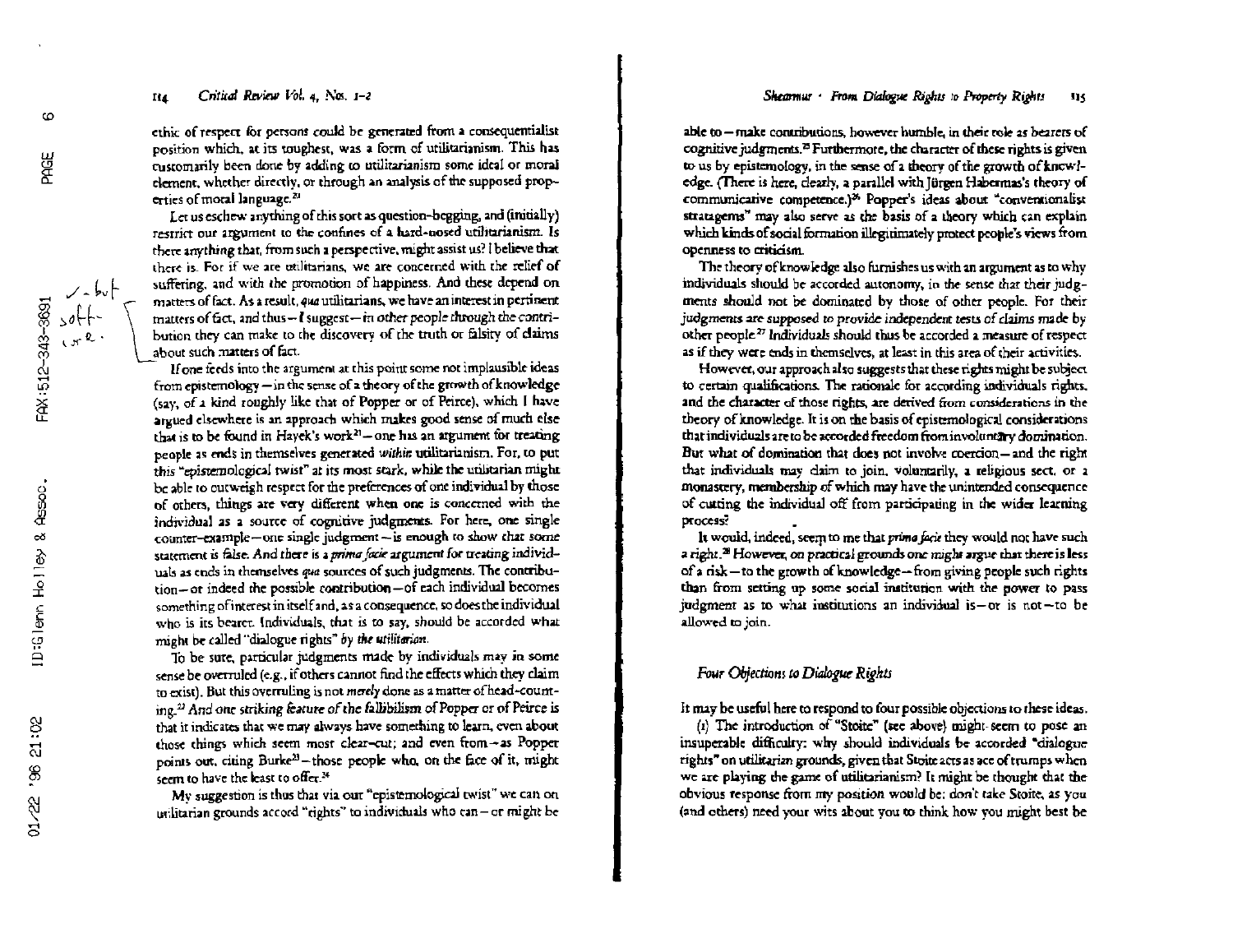Critical Review Vol. 4, Nos. 1-2 нб

satisfied, to solve problems, and, generally, to engage in dialogue about issues relating to utility, etc. But against this, it can be argued that if people take Stoite, such activity is not needed, as everyone will be fully satisfied anyway.

The objection is, I think, valid if the argument is put in such a form. However, all that needs to be done is to raise the epistemological argument to a higher level. For rather than debating about happiness, we can debate about Stoite itself. All kinds of claims have been made about Stoite and its properties. But are these claims true? These, like any other such claims, stand in need of scrutiny and thus of scrutinizers - and thus of individuals with dialogue rights of the sort that we have described. (What is more, they also should not be taking Stoite while engaged in such activities if it affects their judgment!)

(2) This naturally leads on to the next issue: haven't we simply created a paradise for abstemious intellectuals, in which all resources would have to be diverted from enjoyment into investigation — which is an odd view for a utilitarian to take?

It seems to me that an answer of sorts can be given from within our "cognitive" perspective. For in order to evaluate certain claims we will have to be concerned not just with abstract argument, but also with trying out various ideas in a practical way. Such appraisal will require command over resources, the development and use of practical skills, and even experiments in living.<sup>29</sup>

(a) A critic might also object that all that we have given rights to is a person's intellectual capacities; and, pointing to the fact that in the classical world intellectuals were sometimes slaves, he might ask whether the "dialogue rights" we have developed so far might not be more restrictive in their scope than they may have seemed. Could not intellectual emancipation be quite compatible with social domination? An answer to this is. I think, provided by the ideas suggested in the previous paragraph. For if we are also concerned with experiments in living and tack knowledge, rather than just with abstract theoretical knowledge, it would seem that we would have the basis for an argument for rights that go beyond the merely intellectual, to encompass fuller social liberties of the sort needed for experiments in living.

(4) It might further be argued that I have been engaged in some sleight of hand. For I started with the problem of respect of the preferences of individuals; but I have discussed only their judgments.

It does seem to me that a cognitive approach can – and should – be taken to much of what is often treated as mere preferences; but I cannot discuss this issue here.<sup>30</sup> What I can say, in mitigation of the line that I have taken, is that it is certainly possible for us to take many of our preferences as having a cognitive element-i.e., as involving a judgment that some object has the property of, for example, giving us pleasure of a particular sort. Now, the cognitive aspects of these preferences will be accorded weight and protection by virtue of our epistemological twist. But the non-cognitive aspects of our preferences, and non-cognitive uses of rights which people are accorded for cognitive purposes, may also receive protection -- as a side-effect. That they receive such protection is a contingent claim, and it rests on the hypothesis that there is no practical means of protecting one without the other which will not, in its turn, generate other, more undesirable, unintended consequences.

This claim may itself prove incorrect. It is also possible that, even if this claim is correct, it may be felt that there is something wrong with our argument: is it acceptable that important steps in our argument have such a contingent character? To this, the appropriate response is that Hayek's own argument depends entirely on such contingencies. For, clearly, an omniscient God cauld be a central planner; and many of Hayek's own arguments depend on (presumably contingent) facts about the ways in which human beings are limited in their knowledge.

### Plant's Challenge

It might be argued, however, that insofar as any of the above is successful, it walks into the trap set for the market-liberal by Raymond Plant.<sup>31</sup> For if people are to be accorded rights of the kind favored by (classical) liberalism, because of the epistemological role that they might play, should they not also be accorded "welfare rights" too? For could these not also be presented as having an "epistemological" rationale: if a citizen is to be able to contribute, he or she would seem to need such resources as would enable him to play a full role as an active civic participant.

It seems to me that, as Hayek's argument  $-$  and our argument here  $-$  is at bottom unlitarian, the issue of whether such rights are admitted, and to what extent, must be empirical in character. I cannot address the substance of this issue here, for reasons of space, other than to indicate that I think that much the same arguments as Hayek is able to use against the desirability of high levels of welfare provision for reasons of human well-being should apply here, too.

Aside from the existence and quantity of such entitlements, should they be called "rights"? Nothing much depends on words - and I would have

**SPRE** 

 $\sim$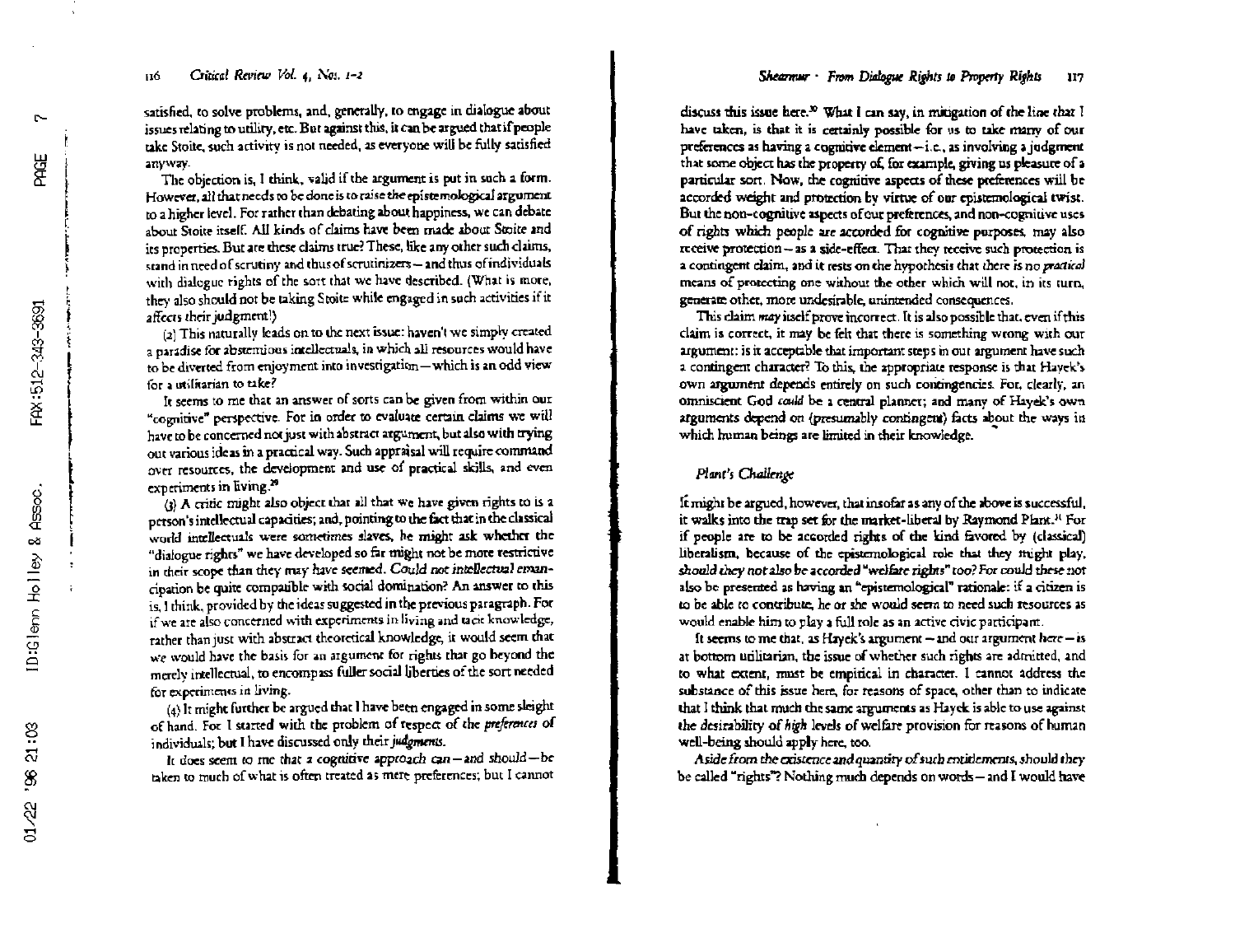no objection, if we can agree that they should exist, that they be called rights, provided we remember that such "rights," like all others within this approach, are derivative in their character from utilitarian considerations. Hayek does espouse the idea of a welfare safety net. And if that is desirable on utilitarian grounds<sup>32</sup> there would seem to me no reason why an individual's entitlement to its protection should not be called a rightalthough it would, in some ways, be rather different in character from other rights.

# The Rights of the Talking Chicken

There is, however, one major difficulty with the approach that we have taken so far. It is that the point of valuing the individual's cognitive contribution is through the contribution that this can make to the goal of utility. As such, it competes with other contributions that that individual might make - for example, as an object to be consumed by others.

Now I suggested above that from a utilitarian perspective, it might be possible to sanction gruesome arrangements in which, say, a minority were treated as something like living organ banks for the majority. In such a situation, does our "epistemological twist" cut any ice?

It may not, in that the cognitive contribution which the people in question might reasonably be expected to make might well be outweighed by the contribution that they could make as objects to be consumed. The situation is not unlike that, say, of a talking chicken who tries to preserve his life through pointing out the cognitive contributions that he might have to offer. But his interlocutors might be hungry, and getting hungrier. And they might correctly judge that the chicken could contribute more to utility if he is eaten than through his contributions to our factual knowledge. Even when their interest is concentrated exclusively on eating chicken, he might stall them by engaging them in discussions about chicken recipes. But not only would this seem demeaning (and thus far from the kind of rights in which the liberal is interested), but, as they got hangrier and hungrier, there would come a point at which what was to be gained from one recipe rather than another was simply of no further interest to them. The end-utility-in terms of the achievement of which rights were being accorded would, in such a case, itself serve to trump those rights.

Is this the end of the road-not just for the chicken, but also for our line of argument? If so, while it has got us some way, it has fallen short of what a liberal might hope to achieve.

The Cognitivist Twist

There is, I think, a further move that might be made here. For all of the above – including our discussion leading to the sad fate of the chicken – was conducted within utilitarianism: a substantive ethical theory, the correctness of which was taken for granted. (Or, more precisely, our concern was to see if rights of a character familiar from classical liberalism could be generated from within utilitarianism.) This, in itself, would, indicate that there is a further move that the chicken might make: he might engage with his would-be butcher not over the utility of killing him as opposed to listening to what he might have to say, but over the correctness of utilitarianism!

At this new level of argument, a further case can be made out for rights for the sake of individuals' cognitive contributions. The situation here is somewhat more complicated, given the fact that there are clearly disanalogies, in terms of both goals and the methods appropriate for their achievement, between ethics and empirical knowledge. But it seems to me that there are sufficient similarities for an argument like that in the previous sections to go through.<sup>32</sup>

I elsewhere have set out such a theory of ethical argument, by way of an adaptation of Karl Popper's ideas on epistemology and ethics.<sup>14</sup> It amounts to the replacement of the utilitarianism in terms of which we have been arguing so far by what is, in effect, a fallibilistic ethical intuitionism at the level of particular judgments, where individuals' judgments are subject to control by intersubjective consensus, in close parallel to Popper's ideas about the "empirical basis" of science. Against such an "empirical basis" of ethics, ethical principles may be tested as to their validity. It would seem to me likely that the procedures of such a theory might well generate, at the level of substantive ethical judgment, a consensus that suffering is bad and, other things being equal, that it is good that people should be able to satisfy their desires. This would thus simulate at least some aspects of utilitarianism.

That consensus would itself generate the problem with which we have been concerned so far: what are the appropriate institutional arrangements for the promotion of utility; and what are the merits of classical liberalism on this basis? However, our cognitivist twist would strengthen the argument, developed within our utilitarian setting, for according "dialogue rights" to the individual. For it would allow the individual to call into question utilitarian values if they should prove a threat to his own existence. For he and other citizens are now accorded dialogue rights of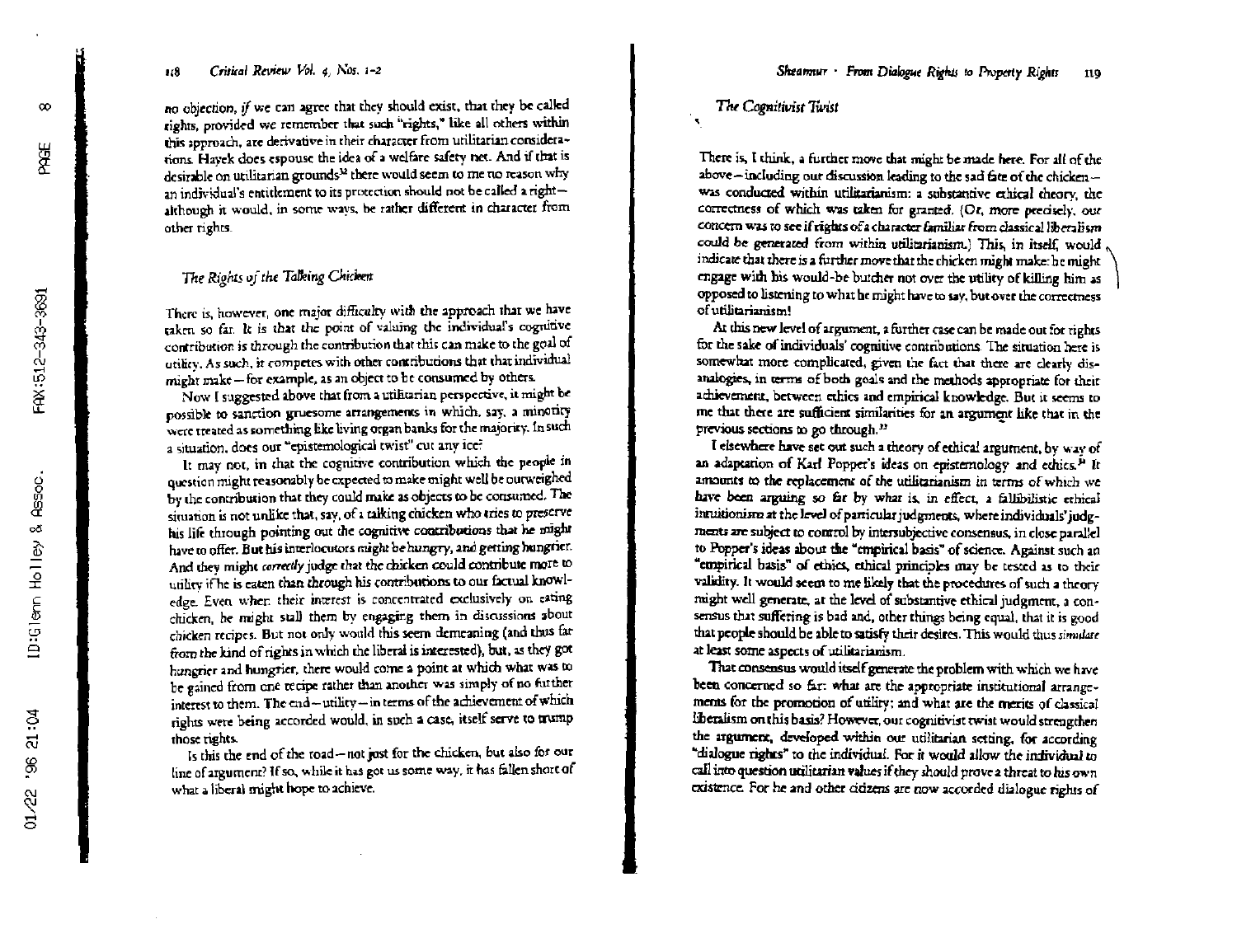an enhanced character: ones that cannot automatically be trumped by utilitarian appreciations of themselves as objects to be "consumed."

yes - lost votapoblem "my mor than is five

But what of the acceptability of these ideas concerning dialogue about ethical issues? If we are faced with people who are cognitivists and fallibilists in ethics, and are willing to accept that the patterns of argument in ethics are close to those in matters of fact, then our argument goes through very simply. But such strong assumptions are probably not needed. For many non-cognitivists accept the legitimacy of just such argumentation concerning the formal character of ethical discourse; and they accept, further, that such discourse may have consequences for matters of substance in the field of ethics (they might thus be called meta-ethical cognitivists).<sup>55</sup>

The biggest problem would seem to be with the ethical nihilist. If he (can be engaged in argument, then there is a toehold for the establishment of "dialogue rights" of the sort with which we have been concerned. But why should such a person be interested in talking? As Nozick justly said, his response to Socrates should not be to argue with him, but to hit him over the head.<sup>35</sup>

The liberal who is after "dialogue rights" even here seems to have an advantage, in that, as a matter of empirical fact, people seem to be moralizing creatures who typically wish not just to do things, but to feel that they are right in doing them. Into such feelings our dialogue apparatus-and hence something that will serve as the basis for according dialogue rights to others - might be plugged.

However, even if it were empirically the case that everyone possessed such a disposition to moralize, this would not necessarily secure what the liberal requires. For we might well become convinced that this disposition should not be accepted in the way in which it presents itself to us. For instance, it seems quite possible that sociobiologists might be able to convince us that we are, here, simply the victims of drives which we possess because we are the instruments through which genes reproduce themselves. And if this were the case, we could, surely, decide to disregard such promptings to morality. For why-we might reflect-should we (who clearly have a choice in how we behave) consent to being used as instruments by genes for which we may not care a fig? Other human beings, as our dispositions to morality cause them to be presented to us, may seem objects worthy of consideration. But if we discover that the way in which we appreciate them is the result of something like a biological plot by means of which a virus-like object manages to reproduce itself, we may, quite rationally, accord such "moral promptings" no moral weight at all.<sup>37</sup>

I am not arguing that such a sociobiological theory is true; merely that, if it were true, we could well come to view the promptings of our conscience and the wish to be ethically justified as something that should not be given the kind of weight that seems merited by the way in which it presents itself phenomenologically. This does not mean that such impulses should necessarily be disregarded; but it is not clear why they should be attended to when they are in conflict with our own self-interest.

However, it could be argued that the biological knowledge on the basis of which such a judgment is made must itself by validated via an interpersonal process in which others must be accorded rights for the sake of their possible cognitive contribution-just as in our earlier discussion of Stoite. Our appreciation of the fallibility of all human knowledge may also make us slow to disregard our ethical impulses, just because of the risk that the sociobiological theories that led us to do so may not be correct.

But what if people do not have moralizing dispositions, or if they become convinced, say through empirical argument in the field of biology, that the promptings of such dispositions are not to be taken at face value? What, in such cases, have we achieved? Our cognitivist twist would, indeed, have been blocked. And utilitarianism as a substantive ethical theory (constructed upon our moralizing dispositions) would also go under-and with it the epistemologically based arguments for rights, as presented so far in this paper.

Could anything be saved? Dialogue rights would, I suggest, still be warranted to a limited extent, in the sense that insofar as such people will want cooperation from others both socially and in their cognitive capacities, it will be in their interest to extend some such rights to them. But these rights would be subject to even more severe limitations than would the rights of our talking chicken, in that these dialogue rights could be trumped simply by the self-interest of one's interlocutor.

In such circumstances, all is not completely lost for the liberal. For such a situation adds something to the starting-point for contractarian arguments like those of Buchanan and of Gauthier, from which - they would have us believe-liberalism of a sort can be extracted. However it isn't clear to me how, in the face of coalitions of the strong, Buchanar, and Gauthier are able to generate a theory of equality before the law, and thus make the world safe for chickens. And being myself a chicken rather than a butcher by temperament, and certainly sympathetic to their plight, I am inclined to explore further what might be done with epistemologically based arguments, rather than to join in the currently more fashionable exploration of forms of pure contractarianism.<sup>38</sup>

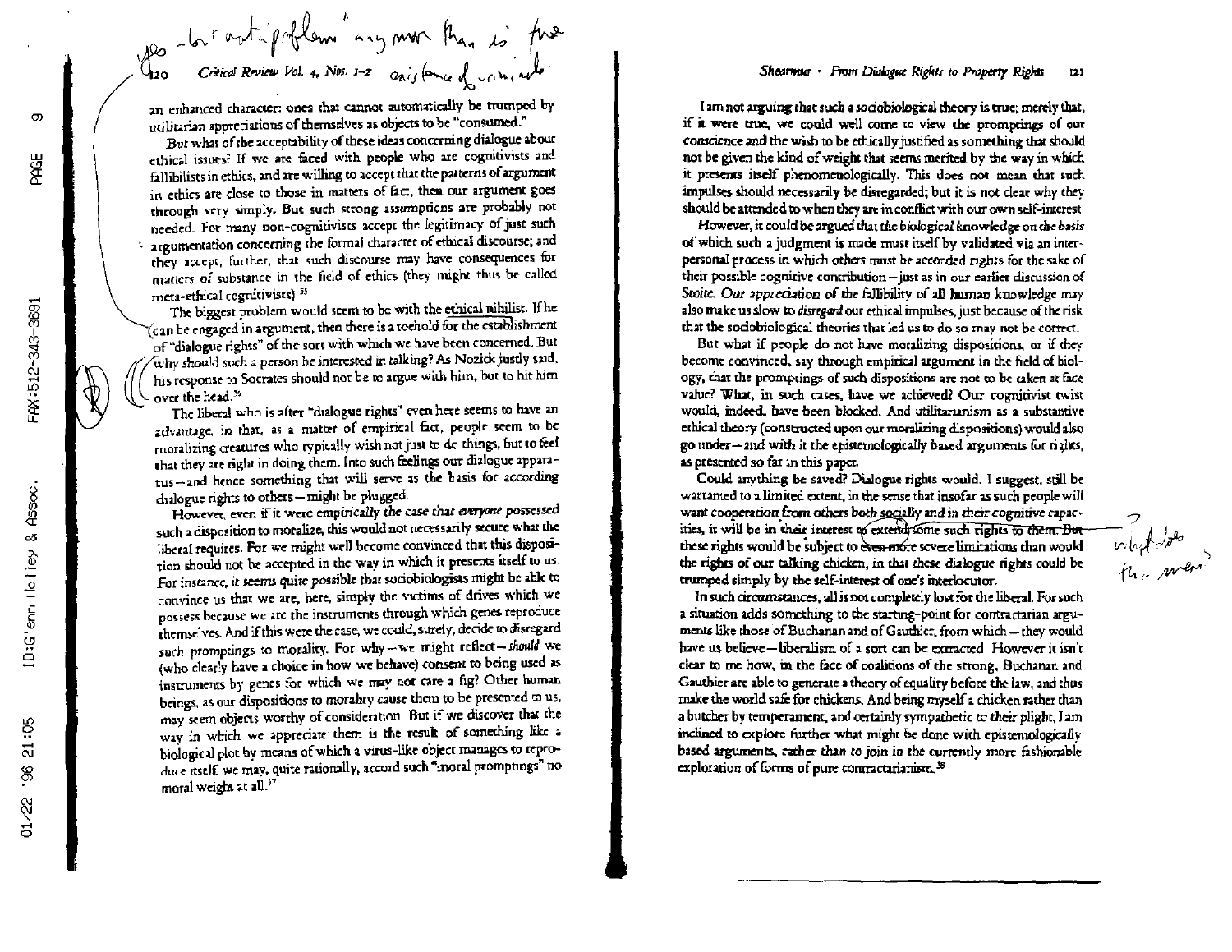Critical Review Vol. 4, Nos.  $t-2$  $122$ 

### Provisional Conclusions in Favor of Dialogue Rights

I have, by developing the link between Hayek's thought and the critical rationalism of Karl Popper - a link which may also be made on independent grounds, as I have argued elsewhere-been able to add some arguments to Havek's. These, at the very least, do something to bolster the underpinnings of his Kantian-like ideas about the rule of law. These ideas about the rule of law play an important role in Hayek's thought. But they hardly follow from his utilitarianism as he presents it, and are not obviously even compatible with it. What is more, while the line which we have taken is perhaps a strange one, and may run into difficulties, it is not as obviously question-begging as would be a straight appeal to substantive but highly contestable moral ideas, or to equally contestable theories about individual rights.<sup>39</sup>

The essential point here - as Hayek himself recognizes in a passage quoted at the start of this paper- is that whatever one may oneself feel about the correctness of some ideal such as individual freedom, the only arguments for it that carry any weight are those that appeal to ideas that are not themselves contested by one's interlocutors.<sup>40</sup> It is for this reason that I have couched my argument in terms of a moderate utilitarianism and an epistemological fallibilism. For these are ideas which are likely to prove uncontentious to people of good will. At the same time, it should not prove too difficult to call into question-or at least to deriy to be intellectually compelling – any more substantive theories to which other people may be devoted, which may be at odds with these ideas.

# From Dialogue Rights to Property Rights

In the previous sections, I discussed the problem, arising in Hayek's work, of generating respect for each individual as an end in himself from more or less utilitarian premises. I suggested that this might be solved through first an epistemological and then a cognitivist twist. I generated the rights which I was seeking as "dialogue rights" accorded to individuals quaparticipants in factual and, finally, normative dialogue.

Suppose that my argument above was in order. A problem might be raised concerning the pertinence of the conclusions to which I was led. For it might seem as if my approach depended, crucially, on actual, face-to-face dialogue. It might then be suggested that, in political terms, such an argument must generate a variant of the polis-sized democratic ideal that has so bedevilled modern political thought. It would, indeed,

be ironic if such a view were to be the conclusion of an argument developed in the spirit of Adam Smith and of Hayek. For it was Smith who argued - in contrast to the views of Rousseau and the civic humanists of his day-that the good society was a big society. And Hayek has described the kind of society that he favors as the "Great Society."

Perhaps a way out of the narrow confines of the polis is offered in Popper's account of the principles that should underlie a large-scale democratic society. This society is, explicitly, not of a face-to-face character. And it is implicitly arrived at by Popper's generalizing his view of an idealized community of scientists in dialogue.

Unfortunately, Popper's view of scientists as engaged in such dialogue is itself perhaps a little misleading. For even on Popper's own account. scientists will be working within specific, and competing, metaphysical research programs. Between these, dialogue is possible, fruitful, and extremely important. But for such dialogue to take place is by no means a simple matter or a matter of routine, and it is often inconclusive in its character.<sup>41</sup>

Moreover, scientists are able to engage in dialogue to good effect even when they are not in face-to-face contact (e.g. through letters or journals). But they can do this just because the scope of the issues that they are discussing is restricted. There are also widely accepted conventions about how such dialogue should proceed.

However, in politics, an inconclusive dialogue is not enough when collective decisions are being taken. For without consensus these decisions will override the very dialogue rights for which we have argued unless there is explicit agreement to act on, say, a majoritarian basis, on pragmatic grounds. In addition, political issues are multi-dimensional in character (Hayek, in his arguments against central planning, put some emphasis on the fact that we seem faced with different, and apparently irreconcilable, ideas about the good life). But it is difficult to have a fruitful dialogue between more than about four people, unless its scope is severely limited (as anyone with experience in taking group tutorials in a British university would surely testify).

What all this implies, I would suggest, is that actual dialogue has its limitations as a model for politics. I do not wish to claim that it is useless. It will have a role at the level of most general principles, and thus in the legitimation of the entire system, and possibly in the determining of the level at which a welfare safety-net should operate.<sup>42</sup> It may also have its uses as a forum in which people may be called to give an account of what they are doing, and to respond to criticism. But here we would not expect that consensus will result, and no collective action will follow.

 $\mathbf{S}$ **PAGE** 

?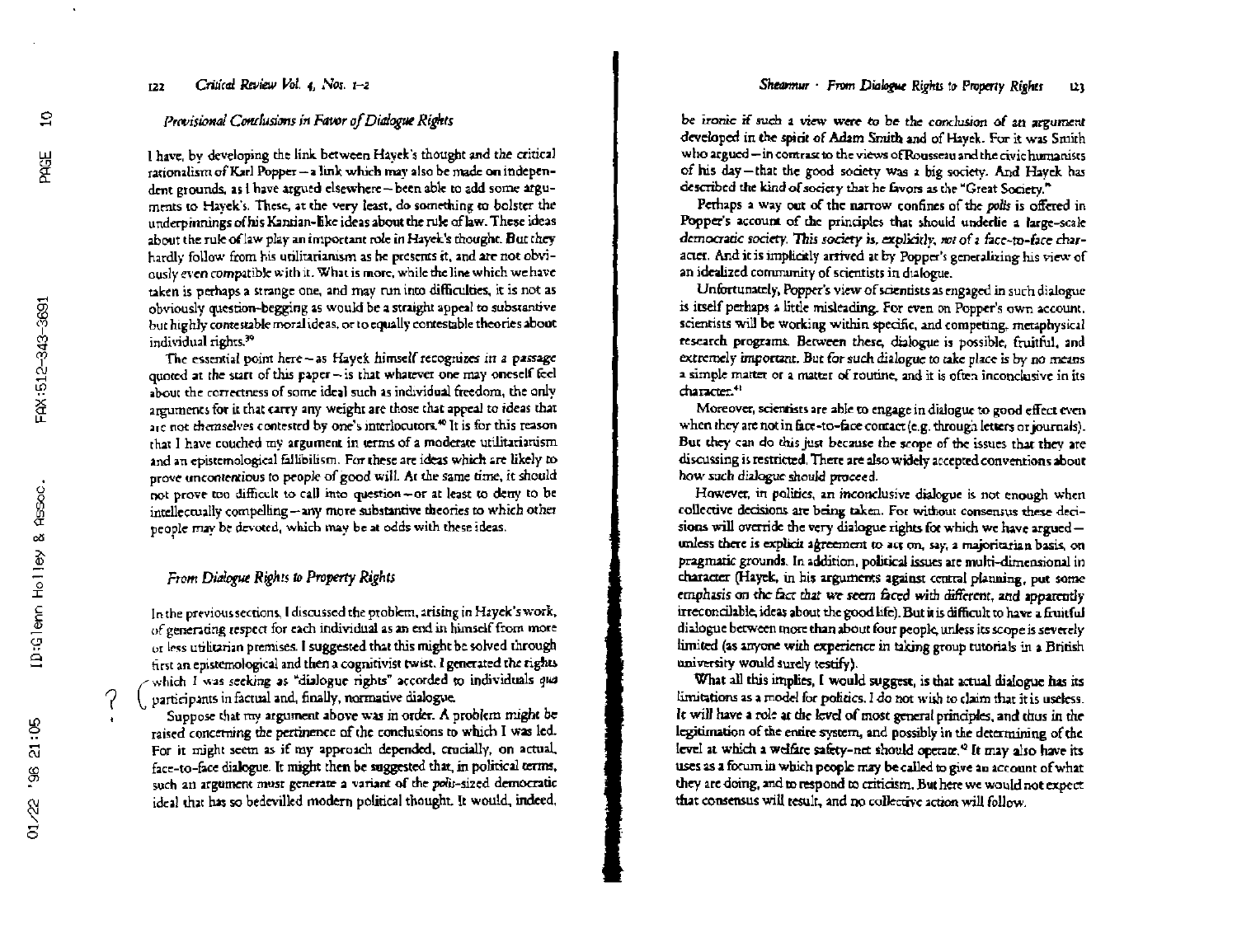#### Critical Review Vol. 4, Nos. 1-2 124

Does this bring us to the limits of the relevance of the "dialogue rights" which we spent so much time developing in the previous sections?

My answer is; no. For while dialogue itself does have such limitations, the gains which we there made may be preserved in another form. For dialogue may be simulated, by means of an "invisible hand" mechanism.<sup>43</sup> And individuals may be accorded rights, on epistemological grounds, in order to participate in such a mechanism.

What this is leading up to -- as the reader may have guessed-is an argument from epistemology to an attenuated version of Hayekian liberalism. For if individuals are accorded property rights; if they and their property are protected by a "nightwatchman state"; and if they are free to engage in experiments in living and to move between such experiments, all this can serve as a surrogate for that more general dialogue which is not directly attainable.

The character of such property rights, the kind of protection that they are accorded, and what sorts of activity are so protected are themselves determined by considerations from both epistemology and social theory. Social theory comes in because we are here concerned with those arrangements which will best allow us to learn, in conditions of scarcity and of uncertainty. And it is in the face of these conditions that Hayek's arguments, together with Buchanan's contention that we should not treat the state as a benevolent despot, seem to me to tell in favor of a basically liberal model, with a welfare safety net, rather than a model that would grain individuals more extensive welfare rights for the sake of their contributions to such a surrogate dialogue. In a similar way, we can argue against diverting resources to any considerable extent to bring someone who is very severely handicapped into participation in our dialogue-just because of the high opportunity cost of so doing.

However, it is clear that there may be disagreement about such issues. As a result, we may have to agree to differ. Those citizens who believe that the level of support that should be accorded to the severely disadvantaged in order that they can play a participatory role in our surrogate dialogue greater than is allowed for by the consensual judgment of other citizens should be free to use their own resources for this purpose.

Many difficult problems-but, I think, interesting ones-arise if this proposal is explored in some detail: too many, indeed, for me to elaborate here.

However, in broad terms, this approach allows us to combine our epistemologically derived ideas about dialogue rights as developed above, with Hayek's ideas about a market order as a forum within which learning can take place. This means that we can part company with the less rationalistic aspects of Hayek's work, and argue for the bare bones of classical liberalism by means of an appeal to the theory of knowledge and themes from Hayek's social theory.

This approach provides a rationale for the protection of individual judgments-and, in consequence, of individuals themselves-along the lines set out above. To this, it adds an argument for the protection of property and of experiments in living as these would be a way in which judgments are externalized (there is a certain parallel here with Hegel's view of property). The nightwatchman state must itself be neutral between substantive ideas that are being tried out. But it would maintain rules of the game so as to prevent coercion or the entrapment of individuals within experimental communities, and to deal with overspill effects or externalities. There is, however, a difference from Hegel, and with views that see pluralism as an end in itself, since here the prime rationale for such arrangements is not the expression of values, but their objectification in order that we can learn about them.

A model for such ideas is, in fact, to hand in the (unduly neglected) "utopia" section of Nozick's Ananhy, State and Utopia. Nozick noted a discontinuity between this section of his book and its earlier parts, in that the former did not depend upon his earlier assumptions about rights. In addition, in note 7 to chapter to. Nozick pointed out that there were parallels between the ideas of that section and Popper's philosophy of science. He later noted a parallel between the utopia section of his first book and the pluralistic (yet truth-directed) approach of the introduction to his Philosophical Explanations. Thus, the link between the epistemologically grounded ideas of our previous sections, and this suggestion for their social instantiation, is not without its precursors.

Two points, however, should be made explicitly, because of my reference here to Nozick.

The first is that, by contrast with the earlier parts of Anarthy, State and Utopia, rights  $-$  as in Hayek's work  $-$  are in the utopia section accorded as a means to an end: the pursuit of the good (as in our dialogue about ethics), utility (where there is consensus about this), and truth. This, however, means that while judgments, individuals as the source of them, and property as instantiations of them are accorded protection, the basis on which this is done is instrumental, and arrangements here will be shaped by argument as to what represents the best use of our resources. Thus, as noted above, we are not committed to saying that resources must be used, come what may, to give someone a voice in our dialogue if the opportunity cost of so doing would be high.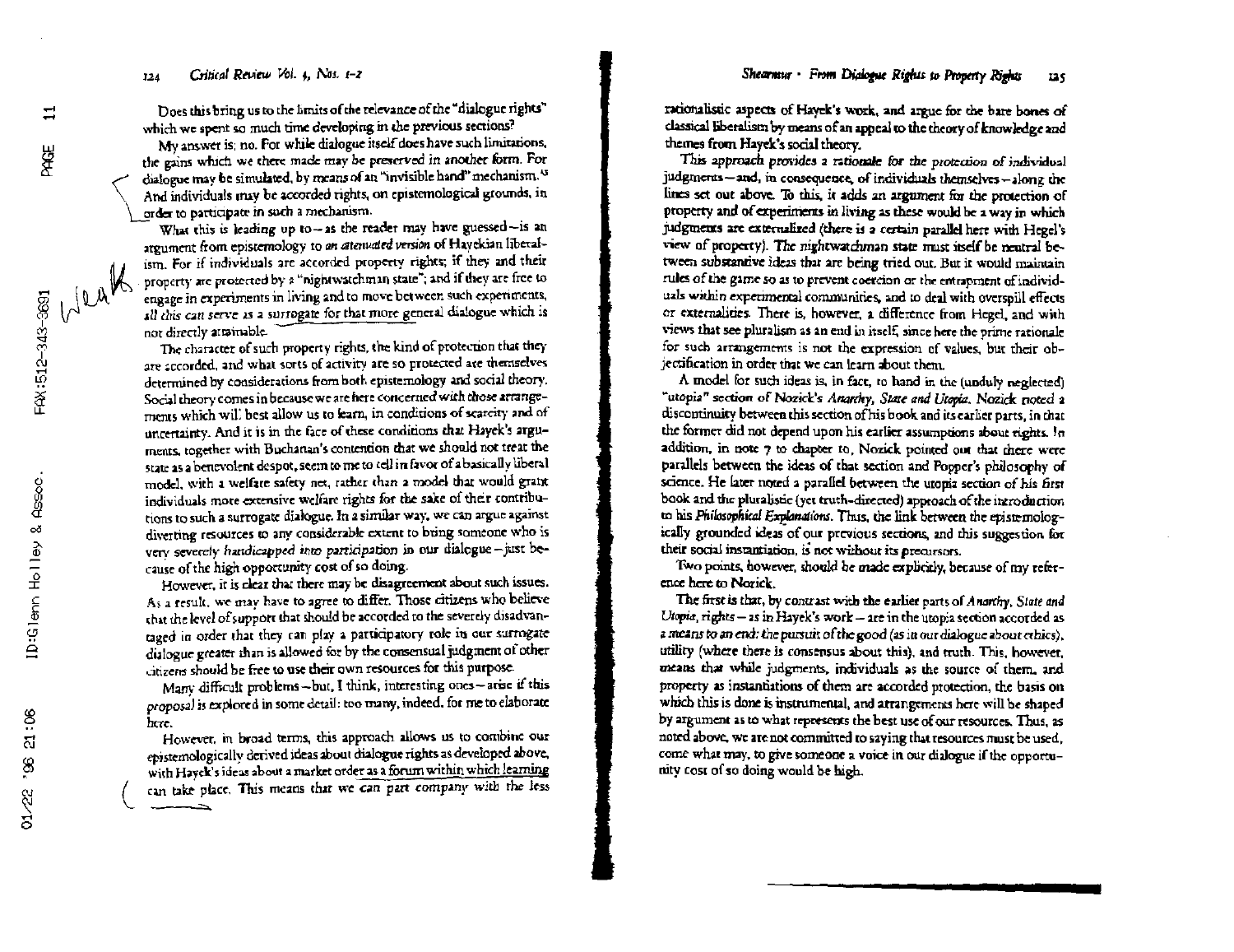#### Critical Review Vol. 4, Nos. 1-2 126

Secondly, because of the epistemological basis of our argument, the character of property rights may not prove quite the same as is familiar from classical liberalism. For, while substantive judgments will as far as possible be protected (so that there will be a presumption of freedom of contract between adults), property rights may be limited, as a consequence of Popper's epistemological ban on "conventionalist strategies." That is to say, there may be epistemologically generated restrictions on the right to use property for the construction of certain kinds of social formation which protect people's judgments from critical scrutiny. But this is a somewhat complex issue, which I cannot discuss here.

In our liberal meta-utopia, experimentation and learning take place via the activities of individuals. Individuals back their own judgment with their own resources in the membership of some society, organization, club, or, more radically, experimental community. Learning takes place when those individuals decide they made a mistake and pull out; or when they stay and make whatever changes are allowed for by the particular constitution of the small-scale organization which they have joined; or when they are joined by, or imitated by, others.

For all this to take place, it is necessary that there be a state-or some other institution which plays a similar role-which preserves individuals (and voluntary communities and associations) from aggression and overspill effects, and which also prevents individuals from being held prisoner by some community or association that they have joined. Such an authority must dearly be neutral between the substantive enterprises and beliefs of specific organizations or communities, but must take particular care that children-second-generation members-have the opportunity to exercise choice between alternatives. Communities themselves may be as "open" or as "closed" as their members wish. Communities may exemplify different particular claims to knowledge - say, as to the character of the good life; or different constitutional theories about how social organizations should change with circumstances. In their internal organization they may be, variously, democratic, authoritarian, traditionalistic, or socialist; and among them would presumably figure, as a large-scale social experiment, Hayek's own specific ideas for the constitutional organization of a good society. Within communities, roles and property may be distributed on whatever basis their constitutions or rules state.

Individuals, as mentioned above, would be free to leave one community, and to join or set up another - though, clearly, some community may impose conditions on new members, or conditions upon those who may wish to leave it, subject, obviously, to the broader requirements laid down by the framework authority.

The details of all this, as may be imagined, are complicated, and would make a long paper more so. I would, however, like to mention explicitly the fact that, in this approach, not all dialogue is privatized in the form of property and experiments in living. Some dialogue of a more ordinary sort is needed in order for the underlying principles of the system to be legitimated. And I believe that one would need also to require those engaged in experiments in living to be mutually accountable in such a forum, as to the character of the experiments in which they are engaged. if this system is, indeed, to operate as a learning mechanism. In all of this, there is, thus, the ghost of civic humanist ideas, come back to haunt the classical liberal. However, participation is limited to the merely intellectual; the only political actions that are taken by the minimal state are ones that have an episternological as opposed to a substantive political or moral rational.

All this generates many problems: indeed, many current issues in political philosophy, from communitarian criticisms of liberalism to issues about foundationalism and politics, recur in the context of this approach. But this, and its utopian character, should also not conceal the fact that, insofar as there is anything in such ideas, I would also break a lance for them as a practical theory of the proper limits of the political. And this, I need hardly spell out, would throw doubts even upon Adam Smith as someone who was too willing to use the power of the state to coerce other rational agents into compliance with his own particular judgments.

### **NOTES**

- 1. John Gray, Hayek on Liberty (New York: Basil Blackwell, 1984), 59-60.
- 2. Hold., 60.
- 3. F. A. Hayek, The Constitution of Liberty (Chicago: University of Chicago Press, 1960), 6.

- 5. F.A. Hayek, Law, Legislation and Liberty, vol. 2, The Mirage of Social fustice (Chicago: University of Chicago Press, 1976), 27.
- 6. See, notably, John Gray's Mill on Liberty: A Defence (New York: Routledge & Kegan Paul, 1983).
- 7. Compare ch. 1 of my The Political Thought of F. A. von Hayek, University of London Ph.D. diss., 1987.
- 8. I.e., those who are likely to read the present essay, given our current values. ck.

 $4.$  *Ib.d.*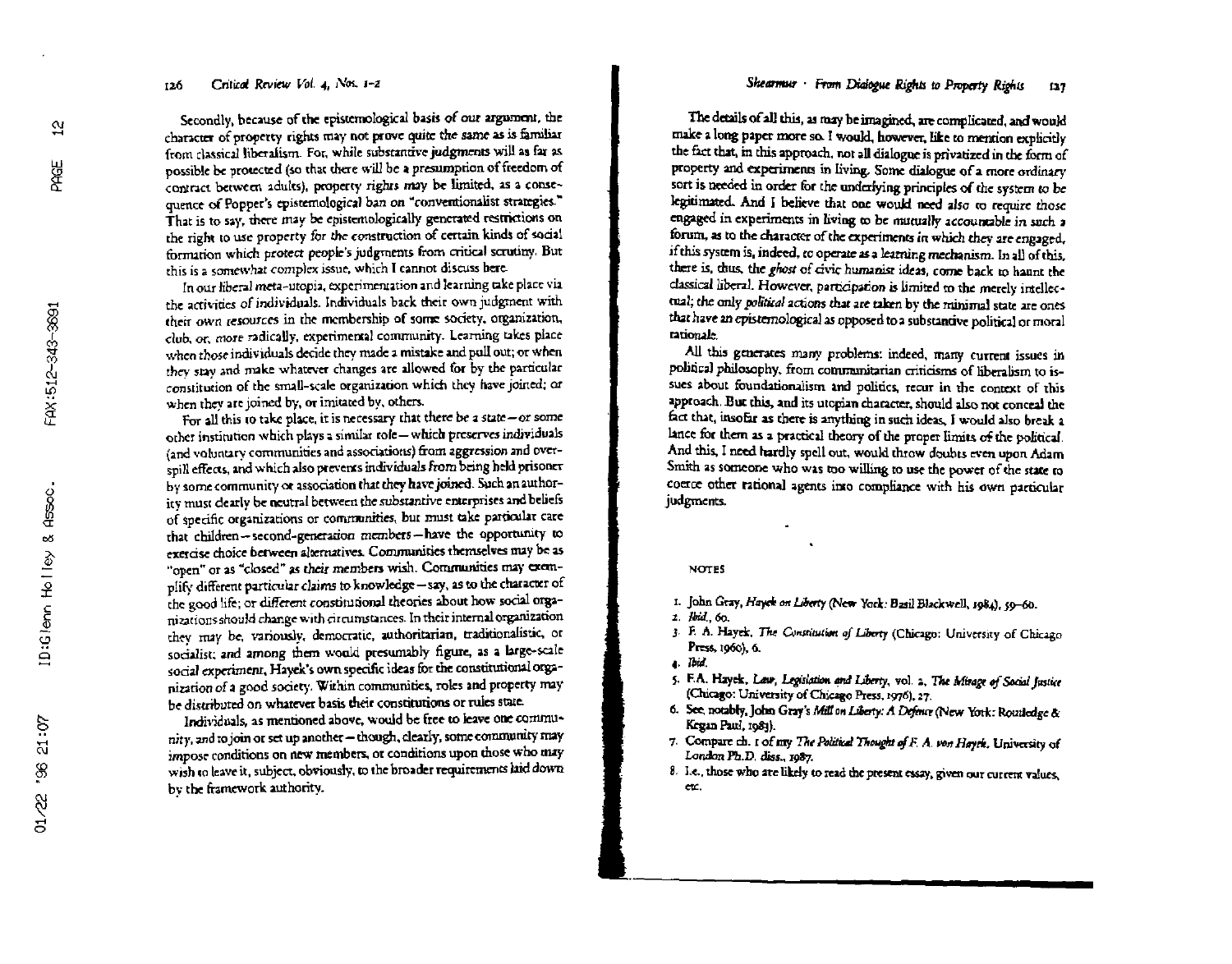- 9. As Peter Danielsen, who in discussion brought up this example, pointed out. in California everyone has a right to obtain a credit card. What they do not have a right to is a more than trivial credit rating.
- to. Economic historians have, I understand, suggested that Adam Smith and other classical economists were wrong in arguing that slavery was an inefficient institution-for slaves could be ariven. I.e., work could be exreacted from them of a kind that would not be supplied by free laborers.
- 11. See Hayek, The Constitution of Liberty, 6.
- 12. The proponent of virtue may, of course, try to reject such maximizing or aggregative arguments. But, clearly, that such aggregation is impermissible cannot just be assumed in the present context. For the point of appealing to virtue here was as the basis of an argumera for liberty - for each individual's being taken as an end in himself. But this seems to me just what one is assuming if one gives preference to preserving an individual's freedom rather than interfering with it in order to maximize virtue, or if one insists on the freedom of one individual to pursue his or her own ends when interference would enable many other individuals better to pursue theirs.
- 13. In the sense of having been subject to manipulation, where this may legitimately include not only the results of nurnosive activity directed at this goal. but the effects of "the products of human action but not of human design."
- 14. See Havek's "The Non Sequitur of the Dependence Effect," in his Studies in Philosophy, Politics and Economics (Chicago: University of Chicago Press, 1067).
- 15. See Linda Lovelace, Ordeal (London: W. H. Allen, 1981), and also Gloria Steinem's discussion of the case of Linda Lovelace in her Outrageous Acts and Everyday Rebellions (London: Cape, 1984).
- 16. I have discussed the issues involved here in some detail in two papers delivered to the Alexander Society at the University of Manchester: "The Sociological A Priori" and "Hayek, Linda Lovelace and the Moonies." See also my 'The Religious Sect as a Cognitive System," Annual Review of the Social Sciences of Religion 4:149-63; and my "Episternology Socialized?," Et Cetera, Winter 1085: 272-82; but see also Eileen Barker's important The Making of a Moonie (Oxford: Basil Blackwell, 1984) as a corrective to the view that the Unification Church is an empirical example of a group the membership of which has such effects.
- 17. The emphasis here on "maintenance" as opposed to causation, and on the openness or otherwise of beliefs to criticism suggests an approach to the sociology of knowledge which is not subject to the more usual objections to such theories. Cf. my "Epistemology Socialized?" for some further suggestions on this topic.
- 18. Martin Hollis, "J. S. Mill's Political Philosophy of Mind," Philosophy 44, no. 182 (October 1972): 314-47. I would like to thank Karl Popper for drawing my attention to the importance of this article.
- 19. In Gray's Mill on Liberty.

20. It might be wondered whether a strictly Kaptian perspective would help. For if we are going to act morally, we need to be able to identify those who should be the objects of moral consideration. This identification presumably has to take place in the phenomenal world. But there, we seem to have no way in which we can identify what is, and what is not, deserving of treatment as an end in itself. For everything that occurs is perceived by us as occurring as a result of causal processes. So how can we identify moral agents who deserve such treatment as opposed to non-moral non-agents, who do not?

This problem is, at one level, solved by the ideas to be developed in the text, in that (as Bruce Ackermann has suggested in his Social Justice in the Liberal State [New Haven; Yale University Press, 1986]), we can see if any candidate can engage with us in dialogue. However, the problem here is that we may not have been listening in the right way for its reply, or it might be severely handicapped. The Kantian problem recurs as the problem of how we can identify potential partners in a dialogue. But this problem, in its turn, is much easier to solve than is Kant's problem, as it is a problem that is posed about-and can be answered in respect of-a world that is open to our inspection, and where we can develop theories about, say, the degree of internal organization needed in order to sustain the possibility of participation in a dialogue. This may make the issue of who is in principle a candidate for dialogue rights a matter that is open to rational assessment.

- 21. See, on this, my Political Thought of F. A. Hoyek.
- 22. As Larry Briskman has suggested to me in a discussion of this material, the failure of others to find the effects in question can be interpreted as the attempt by others to test the original claim that was being made. But this is to recognize, implicitly, that such a claim has been made, and thus to recognize the person who made it. To say that a particular statement can be overruled or outweighed is not to say that its status as a claim, as opposed to its validity. is thus eliminated. (However, if someone's judgment is particularly bad, or becomes badly disturbed, they may come to lose their dialogue rights.)
- 23. "In my course I have known and, according to my measure, have co-operated with great men; I have never yet seen any plan which has not been mended by the observations of those who were much inferior in understanding to the person who took the lead in the business." Quoted from Burke (without an indication of the source) in Karl R. Popper, The Open Society and Its Enemies, vol. 1, (Princeton: Princeton University Press, 1966), vi.
- 24. It will be an empirical matter who is to count as a "person"-for personhood is simply a consequence of the empirical fact of having the capacity to contribute to dialogue (compare n20 above). Thus, if the claims that have been made for them should prove correct (cf. Eugene Linden's Apes, Men and Language [New York: E. P. Dutton, 1975]), Washoe and other chimpanzees might be entitled to such rights as a consequence of their linguistic capacities. But the senile and the fetus may not, as they, clearly, may not possess such capacities. However, this does not necessarily mean that they have no rights